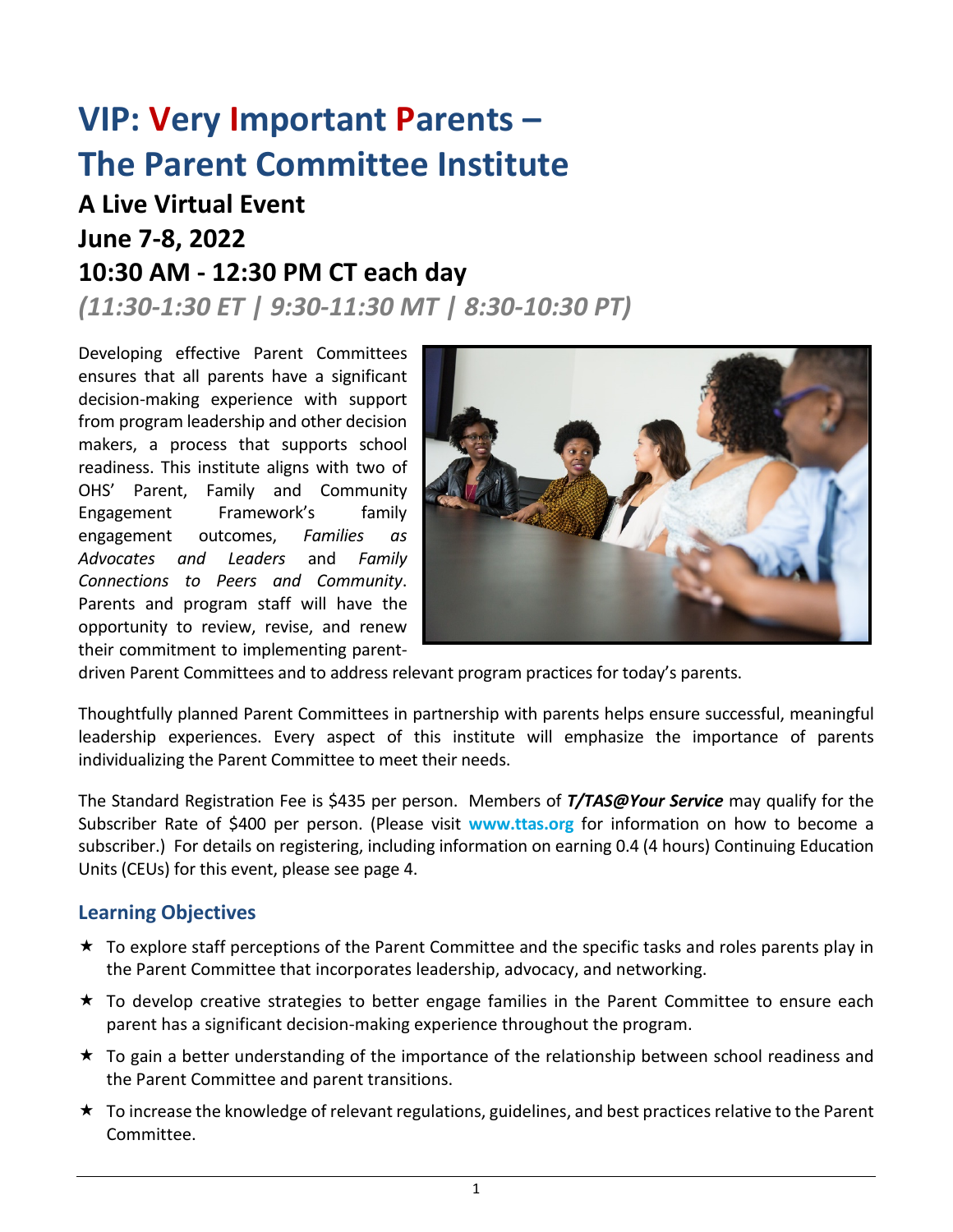## **Your Presenters**



**Robin Gadsden-Dupree**, Ed.D, Family & Community Partnership Specialist, comes from a family of strong community activists. Her career has been devoted to

working with children and families by reaffirming their strengths, values, culture, and community. Since 1977, Robin has worked in the Early Childhood profession as a pre-school teacher, day care director, infant/toddler family home provider, college campus child care director, college adjunct professor, Head Start home visitor, and Head Start Director. Robin has an Ed.D. in Organizational Leadership and Higher Educational Leadership and holds B.S. and M.S. degrees in Early Childhood Education. She is a certified teacher in nursery and K-6 in New York.



**Krystal Heinzen Lindsey**, JD, BA, is a Management Specialist with WKU T/TAS. In that capacity, she works with Head Start and Early Head Start Board and Policy

Members, Management, and Staff in developing and implementing program

#### **Tentative Agenda Sessions are live. No recordings will be available.**

#### **Tuesday, June 2, 2022** *– Virtual Session*

*10:30 AM - 12:30 PM CT (11:30-1:30 ET | 9:30-11:30 MT | 8:30-10:30 PT)*

- Introduction and Training Overview
	- History, Spirit, and Intent of the Parent Committee
	- Learning Outcomes
	- PFCE Framework Overview
- Parent Committee Requirements *Relevant Regulations*
- Promoting the Parent Committee *Who, When, How?*
- Real World, Real Words from Parents *Hear from Real Parents*

**Wednesday, June 3, 2022** *– Virtual Session 10:30 AM - 12:30 PM CT (11:30-1:30 ET | 9:30-11:30 MT | 8:30-10:30 PT)*

- Staff and Parent Perceptions of the Parent Committee
- Parent Committee Structures *Setup and Visualization*
	- Parent Led Agenda Content
	- Timeframe How Often, How Long?
	- Virtual, Face to Face, Teleconference
- Ideas for Successful Parent Committee
- Parent Transitions Resumes, Leadership Opportunities in Public, Schools, etc.

systems which support high quality services. Through both onsite training opportunities and conducting workshops, she leads sessions in the service areas of Governance, ERSEA, Family Services, and Program Management. Krystal feels the most fulfilling aspect of her work is meeting caring, passionate professionals across the country that work tirelessly to help change the lives of families in their community. Her educational background includes a Juris Doctorate from Stetson University College of Law in St. Petersburg, FL and a Bachelor of Arts in Journalism from Howard University in Washington D.C. In addition to working with various grant funded organizations across the country, she is engaged in her community in Houston, TX as a community leader and volunteer.

*(T/TAS reserves the right to substitute presenters.)*

## **IMPORTANT Participation and Technology Information Required to Participate**

- Participants must register individually and must have a valid and active individual e-mail address to participate. Groups of individuals cannot participate using a single e-mail address.
- We *highly* recommend participating from a desktop or laptop computer, as opposed to a mobile device, for the best participation and audiovisual experience. A high speed internet connection is recommended as the training may be bandwidth intensive at times.
- $\star$  This event will require you to access the T/TAS online learning management system, T/TAS TalentLMS.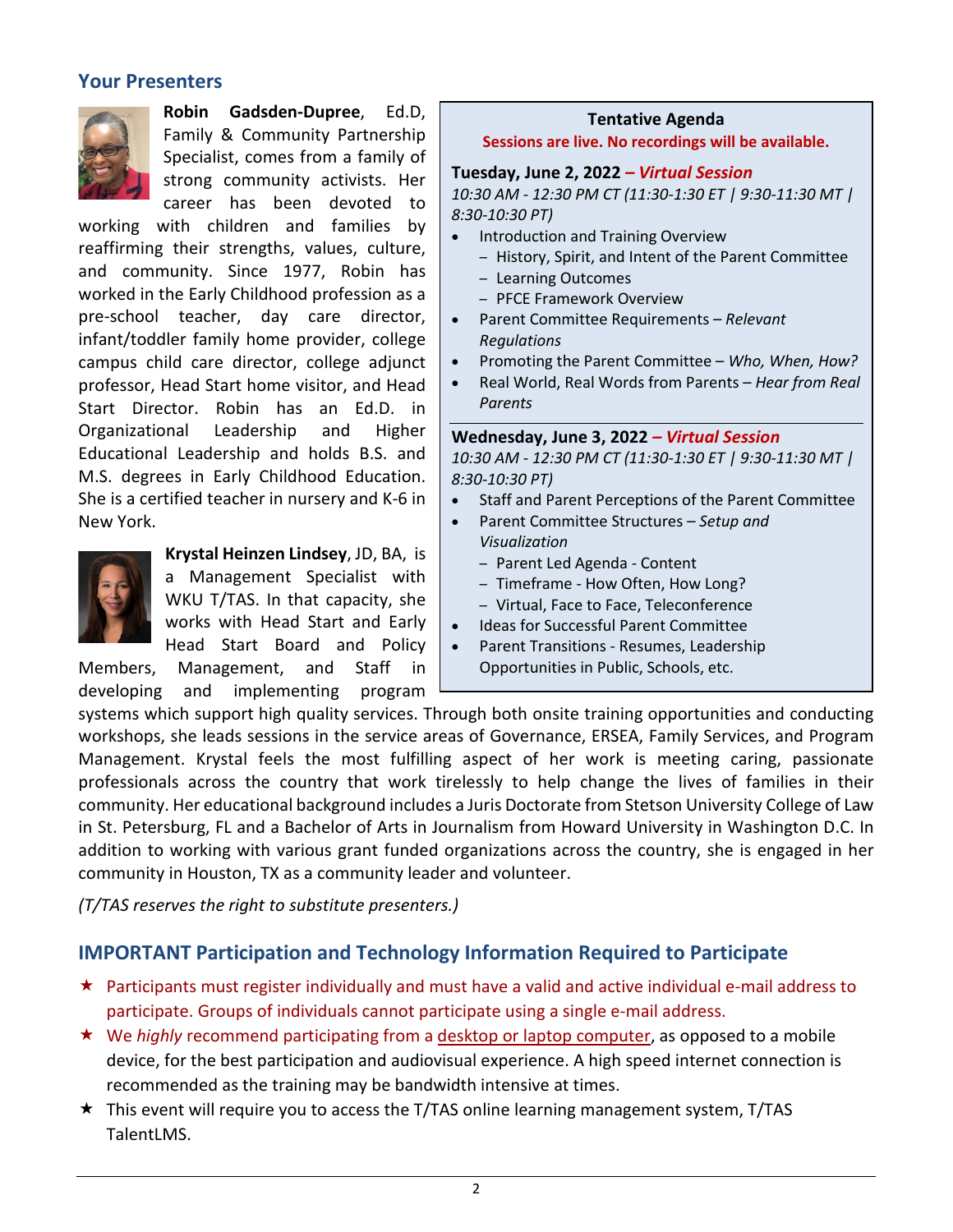- Participants will be sent an email before the start date with a link to login to the training.
- New users to T/TAS TalentLMS will be required to create a unique password on your first login. Return users to T/TAS TalentLMS can login with their previously created password.
- After you sign in to T/TAS TalentLMS, your training will be set up as a course for you to work through to access instructions, content, and resource files, including the agenda and the live session links.
- You can login to T/TAS TalentLMS through any internet browser from your computer or mobile device. Some content in T/TAS TalentLMS requires that your browser accept third-party cookies to prevent compatibility issues.
- If you have technical issues logging in or viewing content, contact T/TAS at [ttas.info@wku.edu](mailto:ttas.info@wku.edu) or 800-882-7482.
- **The event will also require you to access the Zoom Video Conferencing website or app.** 
	- Sessions are live. No recordings will be available.
	- If you are participating in the live Zoom session on a *desktop or laptop computer*, you will find the Zoom link in your **T/TAS TalentLMS** training content. We recommend participants create a free Zoom account with their FIRST and LAST name before the event start date at **<https://zoom.us/freesignup/>**. You may be asked to install the free Zoom program file.
	- If you are participating in the live Zoom session on a *mobile device*, you will need to install the free Zoom Cloud Meetings app to join the session.
- $\star$  Participants may experience delays in accessing the training based upon the speed and reliability of their computer or mobile device and internet access.
- $\star$  Participants are responsible for completion of the event within the stated timeframe.

## **Registering for T/TAS Virtual Events**

**It is easy to register for events sponsored by T/TAS!** Register online for any T/TAS virtual event. Visit our web site at **www.ttas.org**, locate the event for which you wish to register, and then click on the Register button.

**Payment Policy:** *Payment or Purchase Order is due at time of registration.* **Registrations received without copy of Purchase Order or payment by check or credit card will not be confirmed to participate in this virtual event.**

## **Registration Deadline: Unless the event fills first, registrations for this virtual event must be received by May 26, 2022.**

**Enrollment is Limited:** T/TAS cannot guarantee enrollment at virtual events. If available enrollment slots fill, you will have the option of being placed on a waiting list in case space reopens due to cancellations.

**Confirmation of Registration:** Registrations can only be confirmed by e-mail. Please provide a unique email address for the participant. If an administrator needs to receive a copy of the confirmation, please include administrative email address on the Group Contact Profile. If you do not receive a confirmation within five days of registering for the event, please contact the T/TAS office at **[ttas.register@wku.edu](mailto:ttas.register@wku.edu)** or call 800-882-7482.

**Cancellations/Substitutions Policy:** To obtain a refund of registration fees (less \$75 enrollment charge), cancellations must be received by email to **[ttas.register@wku.edu](mailto:ttas.register@wku.edu)** by *May 26, 2022*. If you do not receive an email confirmation of your cancellation from T/TAS within 3 business days, you must call 800-882-7482